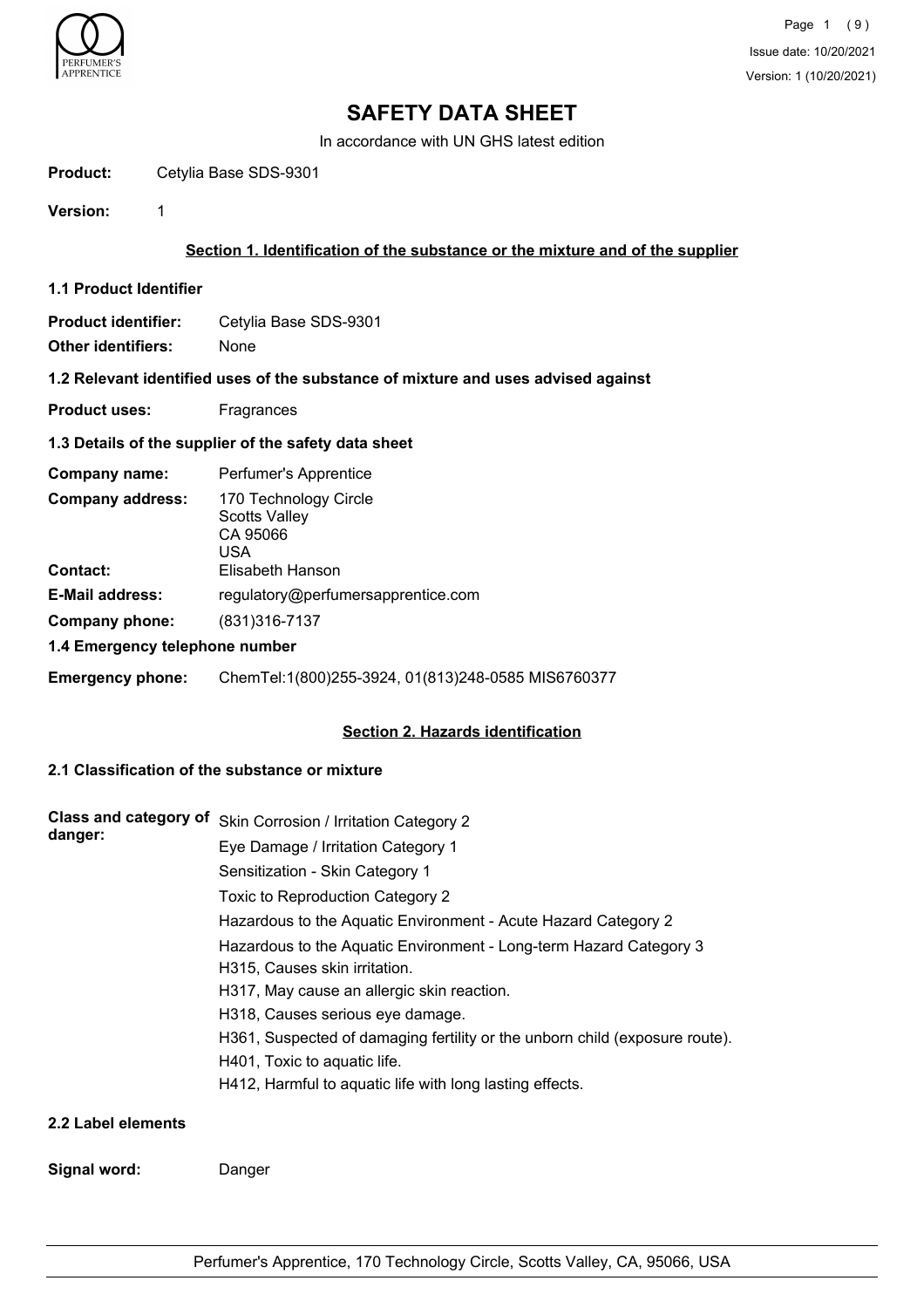

Page 2 (9) Issue date: 10/20/2021 Version: 1 (10/20/2021)

# **SAFETY DATA SHEET**

In accordance with UN GHS latest edition

| <b>Product:</b>                     |   | Cetylia Base SDS-9301                                                                                                                                                                                                                                                                                                                                                                                                                                                                                                                                                                                                                                                                                                                                                                                                                                                                                                                                                                                                              |
|-------------------------------------|---|------------------------------------------------------------------------------------------------------------------------------------------------------------------------------------------------------------------------------------------------------------------------------------------------------------------------------------------------------------------------------------------------------------------------------------------------------------------------------------------------------------------------------------------------------------------------------------------------------------------------------------------------------------------------------------------------------------------------------------------------------------------------------------------------------------------------------------------------------------------------------------------------------------------------------------------------------------------------------------------------------------------------------------|
| <b>Version:</b>                     | 1 |                                                                                                                                                                                                                                                                                                                                                                                                                                                                                                                                                                                                                                                                                                                                                                                                                                                                                                                                                                                                                                    |
| <b>Hazard statements:</b>           |   | H315, Causes skin irritation.<br>H317, May cause an allergic skin reaction.<br>H318, Causes serious eye damage.<br>H361, Suspected of damaging fertility or the unborn child (exposure route).<br>H401, Toxic to aquatic life.<br>H412, Harmful to aquatic life with long lasting effects.                                                                                                                                                                                                                                                                                                                                                                                                                                                                                                                                                                                                                                                                                                                                         |
| <b>Precautionary</b><br>statements: |   | P202, Do not handle until all safety precautions have been read and understood.<br>P261, Avoid breathing vapour or dust.<br>P264, Wash hands and other contacted skin thoroughly after handling.<br>P272, Contaminated work clothing should not be allowed out of the workplace.<br>P273, Avoid release to the environment.<br>P280, Wear protective gloves/eye protection/face protection.<br>P302/352, IF ON SKIN: Wash with plenty of soap and water.<br>P305/351/338, IF IN EYES: Rinse cautiously with water for several minutes. Remove contact<br>lenses, if present and easy to do. Continue rinsing.<br>P308/313, IF exposed or concerned: Get medical advice/attention.<br>P310, Immediately call a POISON CENTER or doctor/physician.<br>P333/313, If skin irritation or rash occurs: Get medical advice/attention.<br>P362, Take off contaminated clothing and wash before reuse.<br>P405, Store locked up.<br>P501, Dispose of contents/container to approved disposal site, in accordance with local<br>regulations. |
| Pictograms:                         |   |                                                                                                                                                                                                                                                                                                                                                                                                                                                                                                                                                                                                                                                                                                                                                                                                                                                                                                                                                                                                                                    |
| <b>Other hazards:</b>               |   | None                                                                                                                                                                                                                                                                                                                                                                                                                                                                                                                                                                                                                                                                                                                                                                                                                                                                                                                                                                                                                               |
|                                     |   | Section 3. Composition / information on ingredients                                                                                                                                                                                                                                                                                                                                                                                                                                                                                                                                                                                                                                                                                                                                                                                                                                                                                                                                                                                |
| 3.2 Mixtures                        |   |                                                                                                                                                                                                                                                                                                                                                                                                                                                                                                                                                                                                                                                                                                                                                                                                                                                                                                                                                                                                                                    |
| <b>Contains:</b>                    |   |                                                                                                                                                                                                                                                                                                                                                                                                                                                                                                                                                                                                                                                                                                                                                                                                                                                                                                                                                                                                                                    |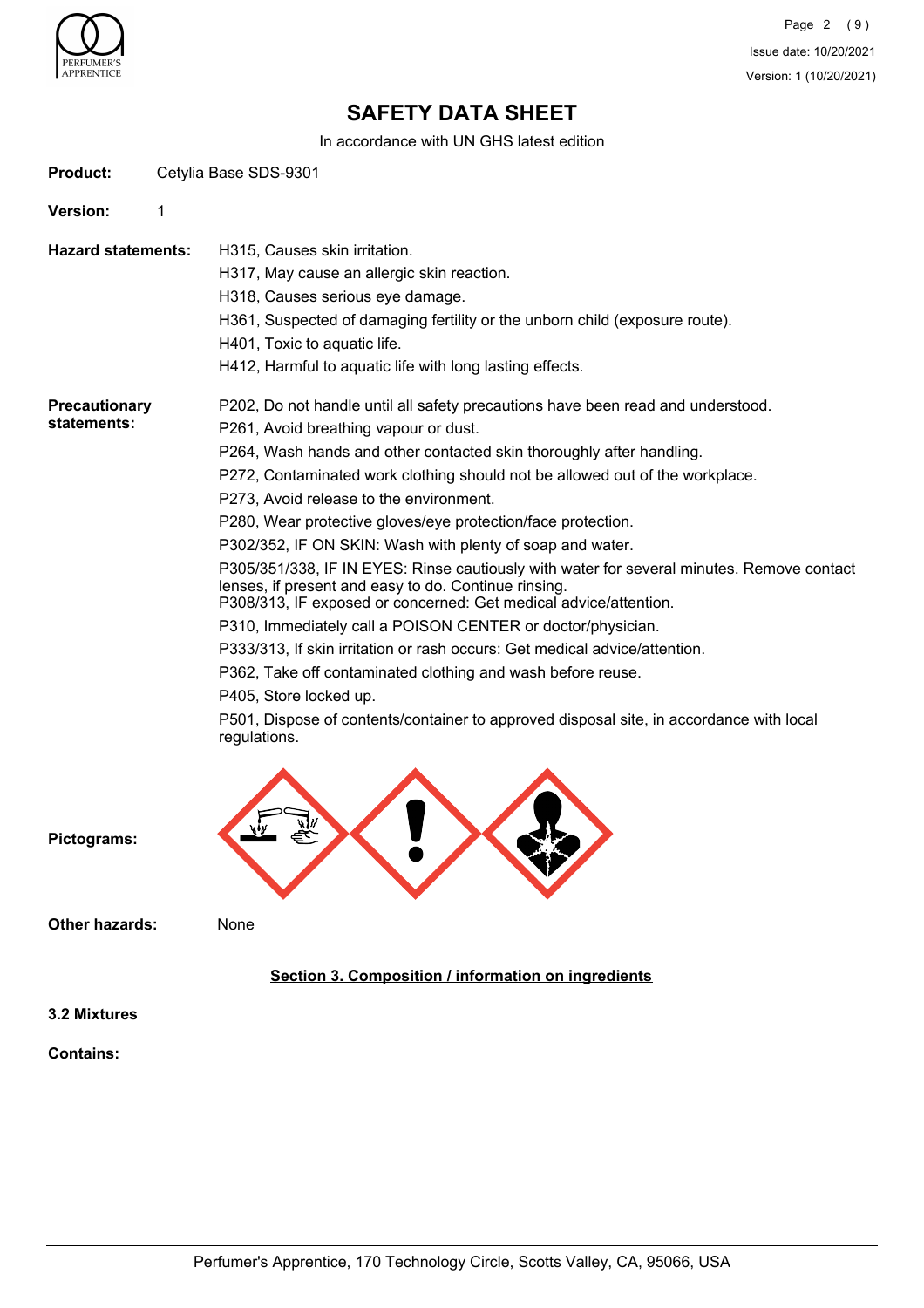

Page 3 (9) Issue date: 10/20/2021 Version: 1 (10/20/2021)

# **SAFETY DATA SHEET**

In accordance with UN GHS latest edition

#### **Product:** Cetylia Base SDS-9301

#### **Version:** 1

| <b>Name</b>                                                      | <b>CAS</b> | EC        | $\%$   | <b>GHS Classification</b>                                                                                                                  |
|------------------------------------------------------------------|------------|-----------|--------|--------------------------------------------------------------------------------------------------------------------------------------------|
| Phenethyl alcohol                                                | 160-12-8   | 200-456-2 | 14.00% | Acute Tox. 4-Acute Tox. 5-Eye Irrit. 2A;<br>H302-H313-H319                                                                                 |
| Idl-Citronellol                                                  | 106-22-9   | 203-375-0 | 14.00% | Acute Tox, 5-Acute Tox, 5-Skin Irrit, 2-<br>Eye Irrit. 2A-Skin Sens. 1B-Aquatic Acute<br>2:H303-H313-H315-H317-H319-H401                   |
| 1,1-Dimethyl-2-phenylethyl acetate                               | 151-05-3   | 205-781-3 | 7.00%  | Acute Tox. 5-Skin Irrit. 3-Aquatic Acute 3-<br>Aquatic Chronic 3, H303-H316-H412                                                           |
| Cinnamyl alcohol                                                 | 104-54-1   | 203-212-3 | 7.00%  | Acute Tox. 5-Skin Sens. 1B;H303-H317                                                                                                       |
| Isohexenyl cyclohexenyl carboxaldehyde                           | 37677-14-8 | 253-617-4 | 17.00% | Skin Irrit. 3-Aquatic Acute 2-Aquatic<br>Chronic 2:H316-H411                                                                               |
| Terpineol                                                        | 8000-41-7  | 232-268-1 | 7.00%  | Flam. Liq. 4-Acute Tox. 5-Skin Irrit. 2-Eye<br>Irrit. 2A-Aquatic Acute 3;H227-H303-<br>H315-H319-H402                                      |
| $(E)-1-(2,6,6-Trimethyl-2-cyclohexen-1-yl)$<br>-2-buten-1-one    | 24720-09-0 | 246-430-4 | 4.00%  | Acute Tox. 4-Acute Tox. 5-Skin Irrit. 3-<br>Skin Sens. 1B:H302-H313-H316-H317                                                              |
| <b>I</b> Linalool                                                | 78-70-6    | 201-134-4 | 4.00%  | Flam. Lig. 4-Acute Tox. 5-Skin Irrit. 2-Eye<br>Irrit. 2A-Aquatic Acute 3;H227-H303-<br>H315-H319-H402                                      |
| 2,2-Dimethyl-3-(3-methyl-2,4-pentadienyl) 69103-20-4<br>loxirane |            | 273-870-4 | 2.00%  | Flam. Liq. 4-Acute Tox. 5-Skin Sens. 1B-<br>Aquatic Acute 2;H227-H313-H317-H401                                                            |
| Benzyl salicylate                                                | 118-58-1   | 204-262-9 | 2.00%  | Acute Tox. 5-Eye Irrit. 2B-Skin Sens. 1B-<br>Aquatic Acute 2-Aquatic Chronic 3;H303-<br>H317-H320-H401-H412                                |
| p-t-Butyl-alpha-methylhydrocinnamic<br>aldehyde                  | 80-54-6    | 201-289-8 | 2.00%  | Flam. Liq. 4-Acute Tox. 4-Skin Irrit. 2-<br>Skin Sens. 1B-Repr. 2-Aquatic Acute 2-<br>Aquatic Chronic 2;H227-H302-H315-<br>lH317-H361-H411 |

#### **Substances with Community workplace exposure limits, not listed above:**

Not Applicable

## **Section 4. First-aid measures**

## **4.1 Description of first aid measures**

IF ON SKIN: Wash with plenty of soap and water.

IF IN EYES: Rinse cautiously with water for several minutes. Remove contact lenses, if present and easy to do. Continue rinsing.

IF exposed or concerned: Get medical advice/attention.

Immediately call a POISON CENTER or doctor/physician.

## **4.2 Most important symptoms and effects, both acute and delayed**

Causes skin irritation.

May cause an allergic skin reaction.

Causes serious eye damage.

Suspected of damaging fertility or the unborn child (exposure route).

#### **4.3 Indication of any immediate medical attention and special treatment needed**

None expected, see Section 4.1 for further information.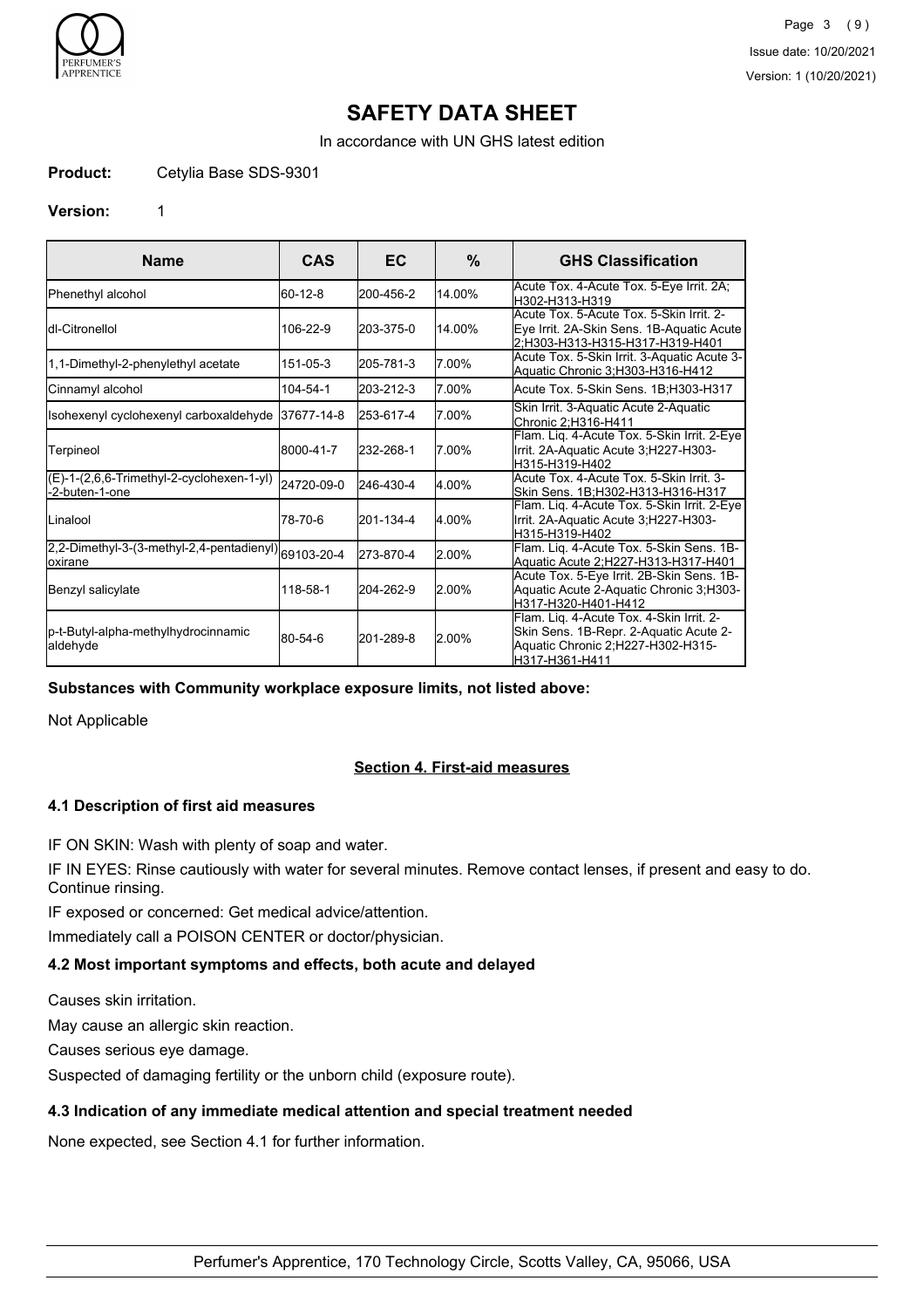

In accordance with UN GHS latest edition

**Product:** Cetylia Base SDS-9301

**Version:** 1

## **SECTION 5: Firefighting measures**

### **5.1 Extinguishing media**

Suitable media: Carbon dioxide, Dry chemical, Foam.

#### **5.2 Special hazards arising from the substance or mixture**

In case of fire, may be liberated: Carbon monoxide, Unidentified organic compounds.

#### **5.3 Advice for fire fighters:**

In case of insufficient ventilation, wear suitable respiratory equipment.

#### **Section 6. Accidental release measures**

#### **6.1 Personal precautions, protective equipment and emergency procedures:**

Avoid inhalation. Avoid contact with skin and eyes. See protective measures under Section 7 and 8.

#### **6.2 Environmental precautions:**

Keep away from drains, surface and ground water, and soil.

## **6.3 Methods and material for containment and cleaning up:**

Remove ignition sources. Provide adequate ventilation. Avoid excessive inhalation of vapours. Contain spillage immediately by use of sand or inert powder. Dispose of according to local regulations.

## **6.4 Reference to other sections:**

Also refer to sections 8 and 13.

## **Section 7. Handling and storage**

## **7.1 Precautions for safe handling:**

Keep away from heat, sparks, open flames and hot surfaces. - No smoking. Use personal protective equipment as required. Use in accordance with good manufacturing and industrial hygiene practices. Use in areas with adequate ventilation Do not eat, drink or smoke when using this product.

## **7.2 Conditions for safe storage, including any incompatibilities:**

Store in a well-ventilated place. Keep container tightly closed. Keep cool. Ground/bond container and receiving equipment. Use explosion-proof electrical, ventilating and lighting equipment. Use only non-sparking tools. Take precautionary measures against static discharge.

## **7.3 Specific end use(s):**

Fragrances: Use in accordance with good manufacturing and industrial hygiene practices.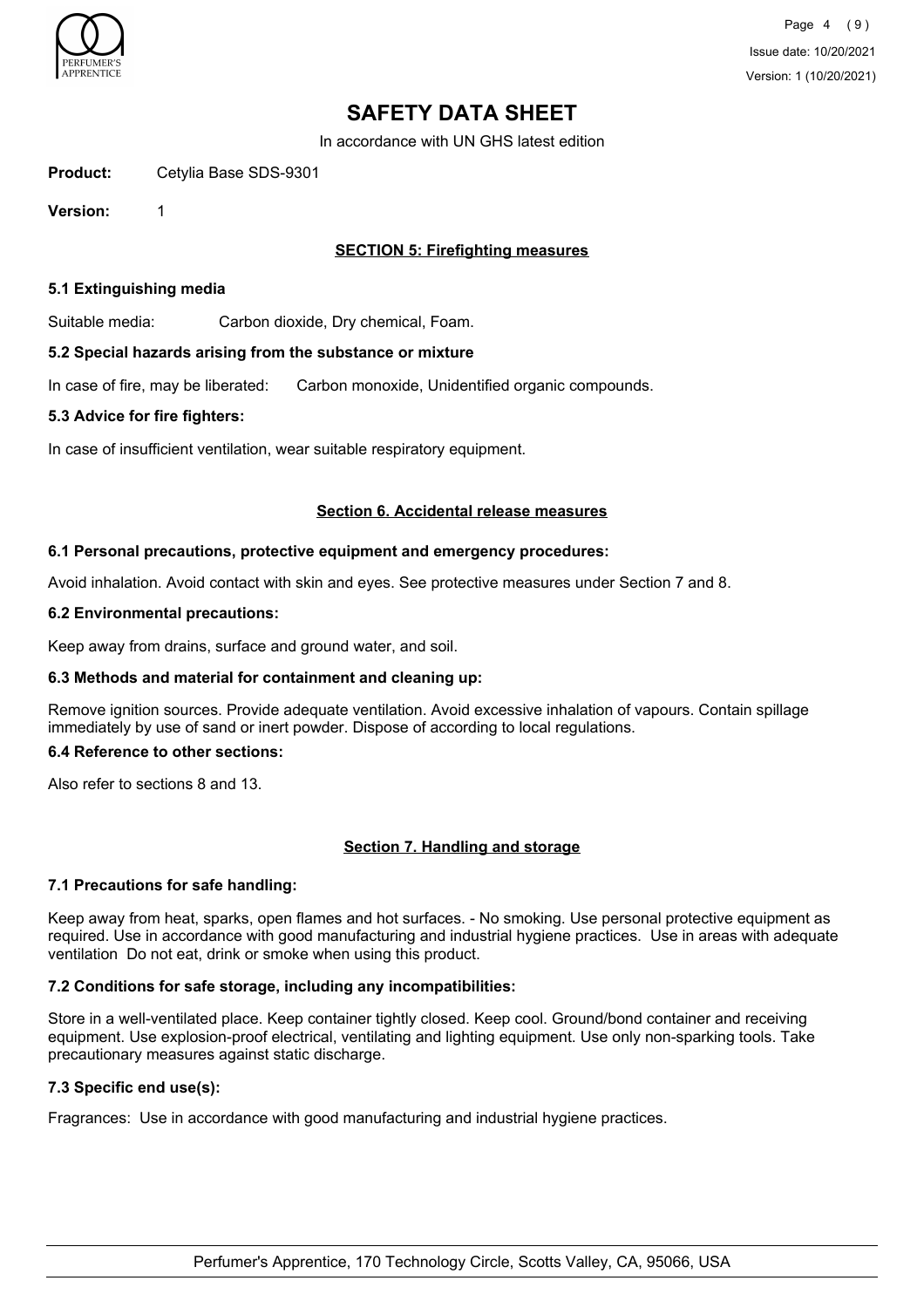

In accordance with UN GHS latest edition

**Product:** Cetylia Base SDS-9301

**Version:** 1

## **Section 8. Exposure controls/personal protection**

#### **8.1 Control parameters**

Workplace exposure limits: Not Applicable

## **8.2 Exposure Controls**

#### **Eye / Skin Protection**

Wear protective gloves/eye protection/face protection

#### **Respiratory Protection**

Under normal conditions of use and where adequate ventilation is available to prevent build up of excessive vapour, this material should not require special engineering controls. However, in conditions of high or prolonged use, or high temperature or other conditions which increase exposure, the following engineering controls can be used to minimise exposure to personnel: a) Increase ventilation of the area with local exhaust ventilation. b) Personnel can use an approved, appropriately fitted respirator with organic vapour cartridge or canisters and particulate filters. c) Use closed systems for transferring and processing this material.

Also refer to Sections 2 and 7.

#### **Section 9. Physical and chemical properties**

### **9.1 Information on basic physical and chemical properties**

| Appearance:                    | Not determined |
|--------------------------------|----------------|
| Odour:                         | Not determined |
| pH:                            | Not determined |
| Initial boiling point / range: | Not determined |
| Flash point:                   | 100 °C         |
| Vapour pressure:               | Not determined |
| <b>Relative density:</b>       | Not determined |
| Solubility(ies):               | Not determined |
| 9.2 Other information:         | None available |

## **Section 10. Stability and reactivity**

#### **10.1 Reactivity:**

Presents no significant reactivity hazard, by itself or in contact with water.

## **10.2 Chemical stability:**

Good stability under normal storage conditions.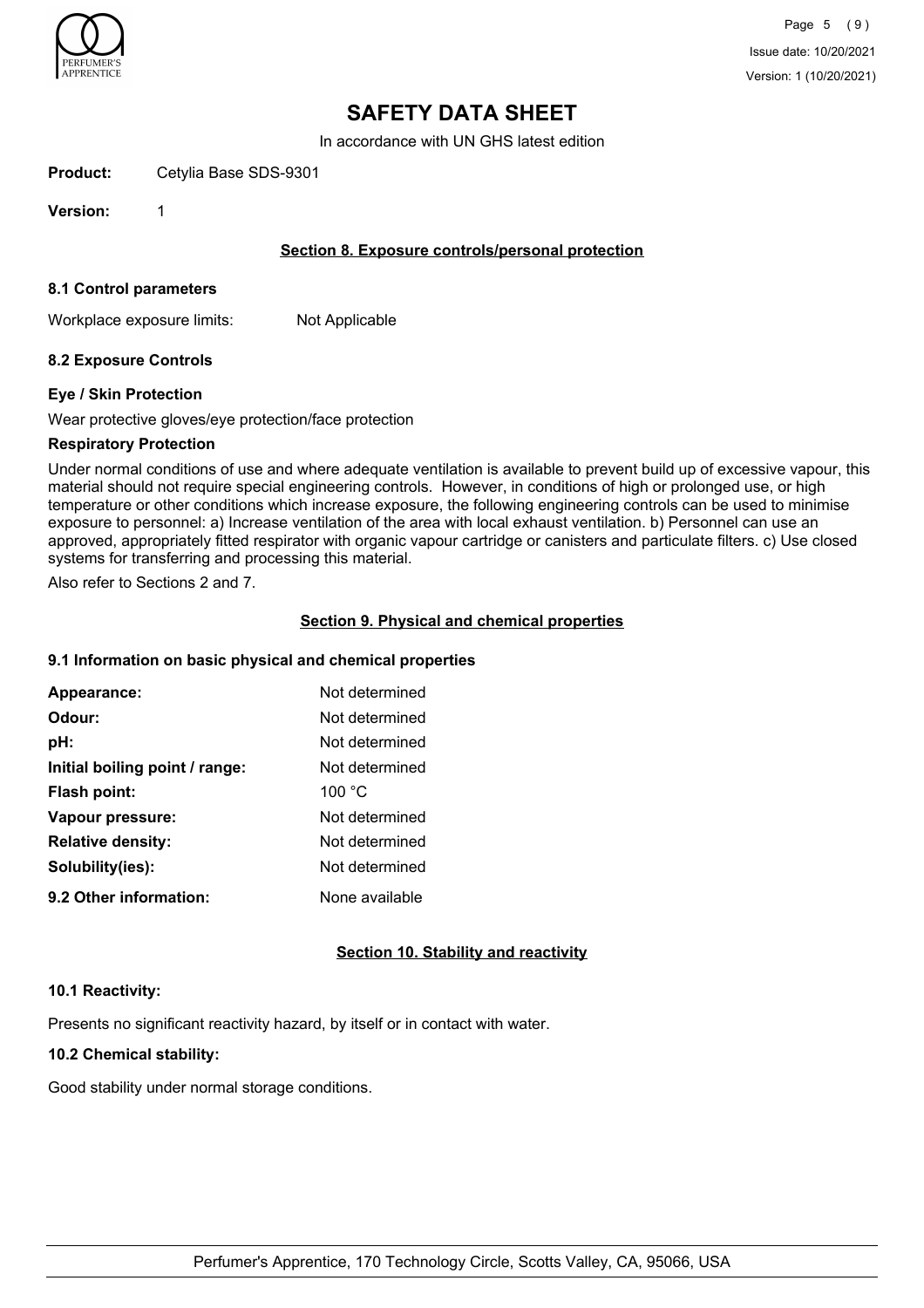

Page 6 (9) Issue date: 10/20/2021 Version: 1 (10/20/2021)

## **SAFETY DATA SHEET**

In accordance with UN GHS latest edition

Product: Cetylia Base SDS-9301

**Version:** 1

**10.3 Possibility of hazardous reactions:**

Not expected under normal conditions of use.

### **10.4 Conditions to avoid:**

Avoid extreme heat.

#### **10.5 Incompatible materials:**

Avoid contact with strong acids, alkalis or oxidising agents.

### **10.6 Hazardous decomposition products:**

Not expected.

#### **Section 11. Toxicological information**

## **11.1 Information on toxicological effects**

This mixture has not been tested as a whole for health effects. The health effects have been calculated using the methods outlined in UN GHS.

Causes skin irritation.

May cause an allergic skin reaction.

Causes serious eye damage.

Suspected of damaging fertility or the unborn child (exposure route).

| <b>Assumed Toxicity Value (LD50 or ATE) for Acute Oral Toxicity:</b>       | 3925                 |
|----------------------------------------------------------------------------|----------------------|
| <b>Assumed Toxicity Value (LD50 or ATE) for Acute Dermal Toxicity:</b>     | >5000                |
| <b>Assumed Toxicity Value (LC50 or ATE) for Acute Inhalation Toxicity:</b> | Not Available        |
| <b>Inhalation Route:</b>                                                   | <b>Not Available</b> |

## **Information about hazardous ingredients in the mixture**

| Ingredient                                                                | <b>CAS</b>  | <b>EC</b> | LD50/ATE Oral | LD50/ATE<br><b>Dermal</b> | <b>LC50/ATE</b><br><b>Inhalation</b> | <b>LC50</b><br><b>Route</b> |
|---------------------------------------------------------------------------|-------------|-----------|---------------|---------------------------|--------------------------------------|-----------------------------|
| $E$ -1- $(2, 6, 6$ -Trimethyl-2-<br>cyclohexen-1-yl)-2-<br>buten-1-one    | 24720-09-0  | 246-430-4 | 1670          | 2900                      | Not available                        | Not<br>available            |
| Phenethyl alcohol                                                         | $ 60-12-8 $ | 200-456-2 | 1610          | 2500                      | Not available                        | Not<br>lavailable           |
| p-t-Butyl-alpha-<br><i><u><b>Imethylhydrocinnamic</b></u></i><br>aldehyde | $ 80-54-6 $ | 201-289-8 | 1390          | Not available             | <b>Not available</b>                 | Not<br>available            |

Refer to Sections 2 and 3 for additional information.

## **Section 12. Ecological information**

#### **12.1 Toxicity:**

Harmful to aquatic life with long lasting effects.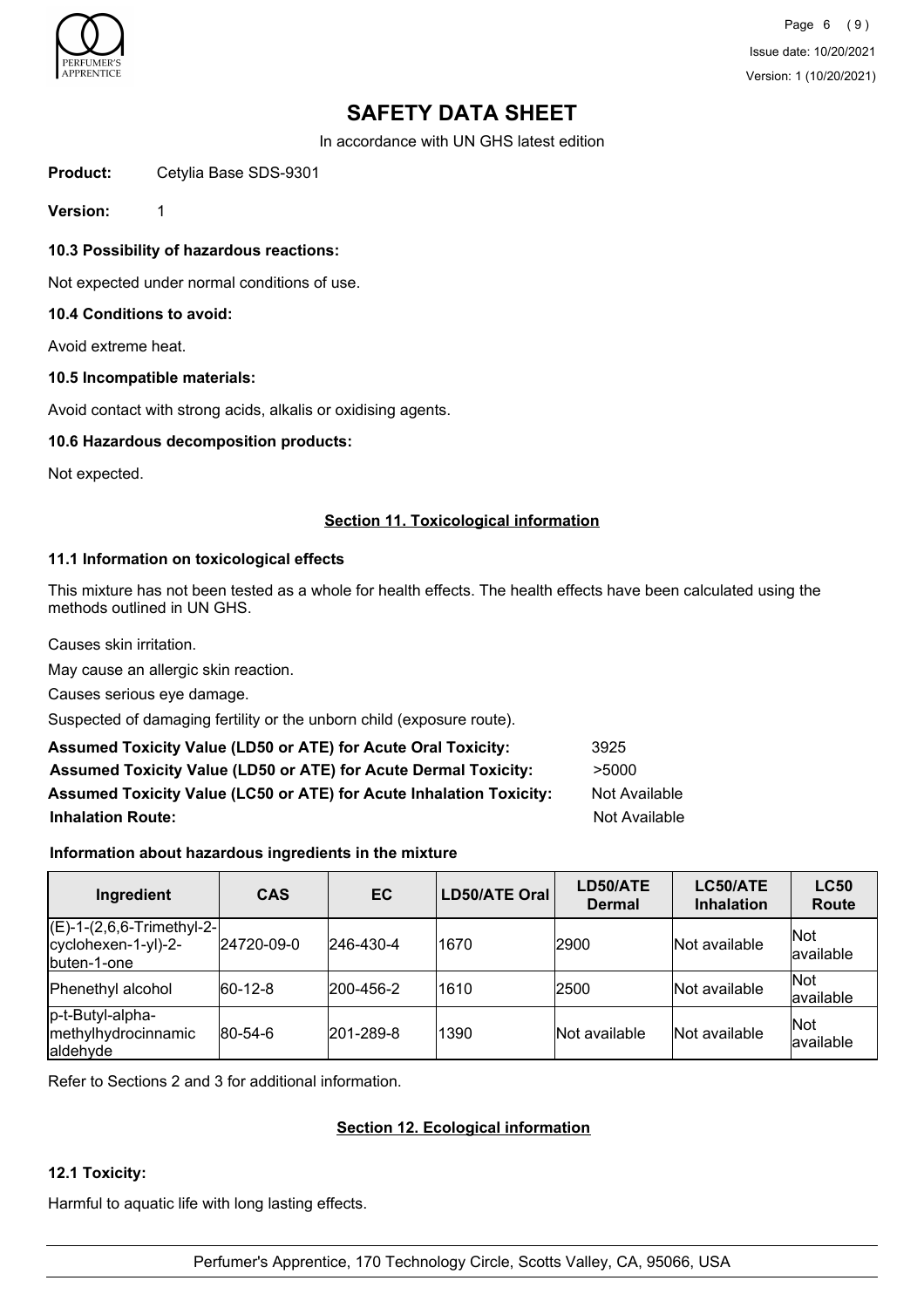

Page 7 (9) Issue date: 10/20/2021 Version: 1 (10/20/2021)

## **SAFETY DATA SHEET**

In accordance with UN GHS latest edition

| <b>Product:</b> | Cetylia Base SDS-9301 |
|-----------------|-----------------------|
|                 |                       |

**Version:** 1

- **12.2 Persistence and degradability:** Not available
- **12.3 Bioaccumulative potential:** Not available
- **12.4 Mobility in soil:** Not available

## **12.5 Results of PBT and vPvB assessment:**

This substance does not meet the PBT/vPvB criteria of REACH, annex XIII.

**12.6 Other adverse effects:** Not available

#### **Section 13. Disposal considerations**

### **13.1 Waste treatment methods:**

Dispose of in accordance with local regulations. Avoid disposing into drainage systems and into the environment. Empty containers should be taken to an approved waste handling site for recycling or disposal.

## **Section 14. Transport information**

| 14.1 UN number:                    | 3082                                                                                      |
|------------------------------------|-------------------------------------------------------------------------------------------|
| 14.2 UN Proper Shipping Name:      | ENVIRONMENTALLY HAZARDOUS SUBSTANCE, LIQUID, N.O.S.<br>(FORMYL-4-ISOHEXEN-3-CYCLOHEXEN,1) |
| 14.3 Transport hazard class(es):   | 9                                                                                         |
| <b>Sub Risk:</b>                   | Not classified                                                                            |
| 14.4. Packing Group:               | Ш                                                                                         |
| <b>14.5 Environmental hazards:</b> | Environmentally hazardous for transport                                                   |
| 14.6 Special precautions for user: | None additional                                                                           |
|                                    | 14.7 Transport in bulk according to Annex II of MARPOL73/78 and the IBC Code:             |
| Not classified                     |                                                                                           |

**Section 15. Regulatory information**

## **15.1 Safety, health and environmental regulations/legislation specific for the substance or mixture**

None additional

## **15.2 Chemical Safety Assessment**

A Chemical Safety Assessment has not been carried out for this product.

## **Section 16. Other information**

| <b>Concentration % Limits:</b>  | EH A2=92.59% EH A3=8.68% EH C3=25.25% SCI 2=37.04% SCI 3=3.<br>47% EDI 2A=24.39% SS 1=7.14% |
|---------------------------------|---------------------------------------------------------------------------------------------|
| <b>Total Fractional Values:</b> | EH A2=1.08 EH A3=11.52 EH C3=3.96 SCI 2=2.70 SCI 3=28.80 EDI<br>$2A=4.10$ SS 1=14.00        |
| Key to revisions:               |                                                                                             |

Not applicable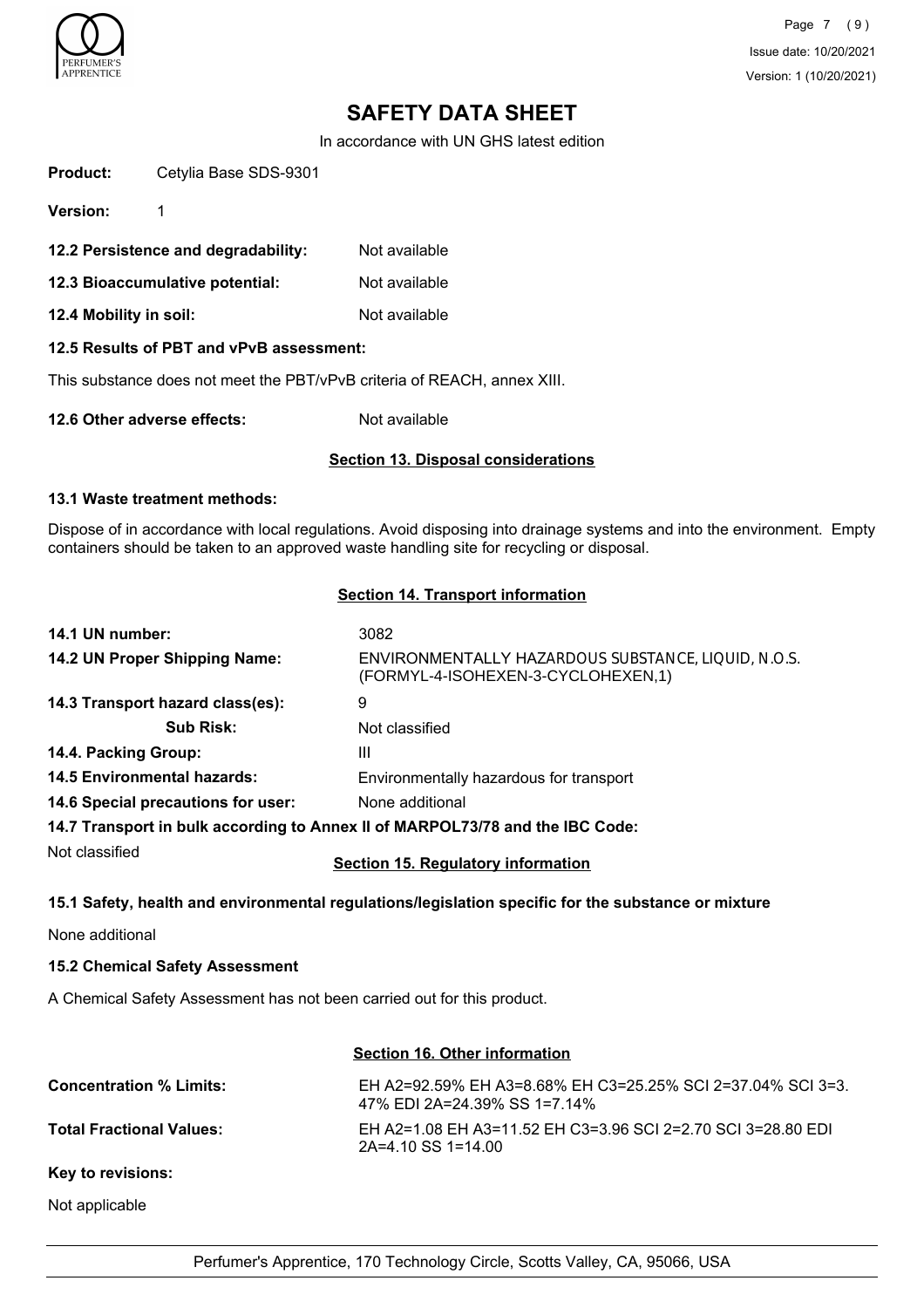

Page 8 (9) Issue date: 10/20/2021 Version: 1 (10/20/2021)

# **SAFETY DATA SHEET**

In accordance with UN GHS latest edition

Product: Cetylia Base SDS-9301

### **Version:** 1

**Key to abbreviations:**

| Abbreviation      | <b>Meaning</b>                                                                                                                      |
|-------------------|-------------------------------------------------------------------------------------------------------------------------------------|
| Acute Tox. 4      | Acute Toxicity - Oral Category 4                                                                                                    |
| Acute Tox. 5      | Acute Toxicity - Dermal Category 5                                                                                                  |
| Acute Tox. 5      | Acute Toxicity - Oral Category 5                                                                                                    |
| Aquatic Acute 2   | Hazardous to the Aquatic Environment - Acute Hazard Category 2                                                                      |
| Aquatic Acute 3   | Hazardous to the Aquatic Environment - Acute Hazard Category 3                                                                      |
| Aquatic Chronic 2 | Hazardous to the Aquatic Environment - Long-term Hazard Category 2                                                                  |
| Aquatic Chronic 3 | Hazardous to the Aquatic Environment - Long-term Hazard Category 3                                                                  |
| Eye Irrit. 2A     | Eye Damage / Irritation Category 2A                                                                                                 |
| Eye Irrit. 2B     | Eye Damage / Irritation Category 2B                                                                                                 |
| Flam. Liq. 4      | Flammable Liquid, Hazard Category 4                                                                                                 |
| H <sub>227</sub>  | Combustible liquid.                                                                                                                 |
| H302              | Harmful if swallowed.                                                                                                               |
| H303              | May be harmful if swallowed.                                                                                                        |
| H313              | May be harmful in contact with skin.                                                                                                |
| H315              | Causes skin irritation.                                                                                                             |
| H316              | Causes mild skin irritation.                                                                                                        |
| H317              | May cause an allergic skin reaction.                                                                                                |
| H319              | Causes serious eye irritation.                                                                                                      |
| H320              | Causes eye irritation.                                                                                                              |
| H361              | Suspected of damaging fertility or the unborn child (exposure route).                                                               |
| H401              | Toxic to aquatic life.                                                                                                              |
| H402              | Harmful to aquatic life.                                                                                                            |
| H411              | Toxic to aquatic life with long lasting effects.                                                                                    |
| H412              | Harmful to aquatic life with long lasting effects.                                                                                  |
| P <sub>202</sub>  | Do not handle until all safety precautions have been read and understood.                                                           |
| P210              | Keep away from heat, sparks, open flames and hot surfaces. - No smoking.                                                            |
| P261              | Avoid breathing vapour or dust.                                                                                                     |
| P <sub>264</sub>  | Wash hands and other contacted skin thoroughly after handling.                                                                      |
| P270              | Do not eat, drink or smoke when using this product.                                                                                 |
| P272              | Contaminated work clothing should not be allowed out of the workplace.                                                              |
| P273              | Avoid release to the environment.                                                                                                   |
| P280              | Wear protective gloves/eye protection/face protection.                                                                              |
| P301/312          | IF SWALLOWED: call a POISON CENTER or doctor/physician if you feel unwell.                                                          |
| P302/352          | IF ON SKIN: Wash with plenty of soap and water.                                                                                     |
| P305/351/338      | IF IN EYES: Rinse cautiously with water for several minutes. Remove contact lenses, if present and easy to<br>do. Continue rinsing. |
| P308/313          | IF exposed or concerned: Get medical advice/attention.                                                                              |
| P312              | Call a POISON CENTRE or doctor/physician if you feel unwell.                                                                        |
| P330              | Rinse mouth.                                                                                                                        |
| P332/313          | If skin irritation occurs: Get medical advice/attention.                                                                            |